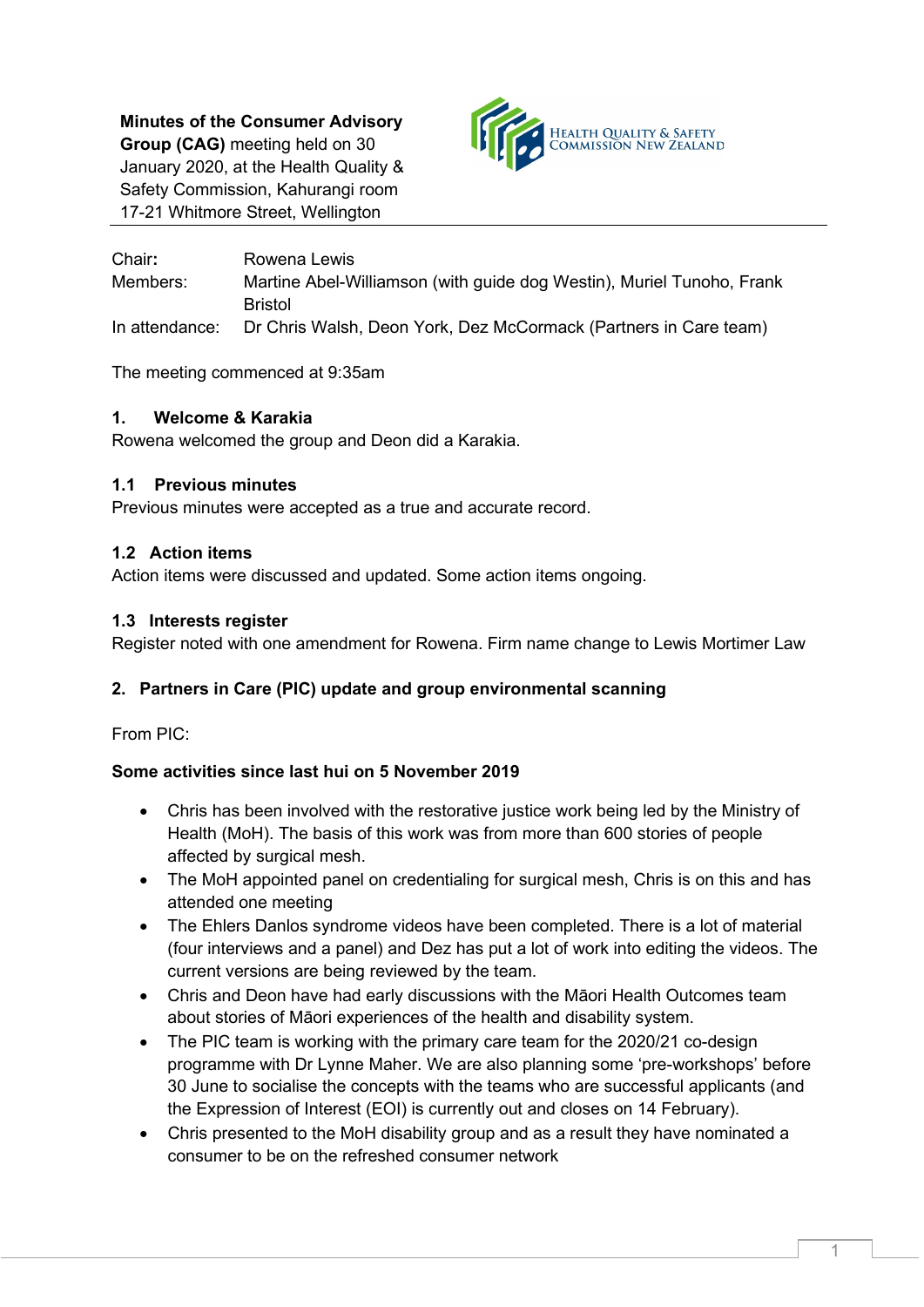• There has been a refresh of the consumer network. The new group has its induction on 11 March with a meeting the following day. Advised who new appointees were and the diversity of the refreshed group.

# **Some meetings since 5 November 2019**

- On 22 November, Deon spoke to the Patient Experience Survey governance group about the 'nudge' intervention work completed by the team to demonstrate how patient experience data can be used.
- 10 December: Chris and Deon attended the Evidence Live Forum in Auckland and Deon spoke about *meaningful consumer engagement with evidence: can it be achieved?*
- 11 December: Meeting with South Seas and consumer engagement Quality Safety Marker (QSM) meeting
- 8 January: discussed the rainbow tick with the MoH
- 29 January: Midcentral co-design (face-to-face workshop)
- 31 January: QSM for consumer engagement

# **Progress on key activities for 2019/20 (just a couple of examples, there is more)**

- Measuring progress and responding to the consumer experience of the health care system – refer to QSM for consumer engagement. The QSM is included in the MoH annual plan for District Health Boards (DHB's). A breakdown of what is involved in the QSM was provided
- Promoting consumer-provider partnerships and the consumer voice in the health and disability sector - refer to cancer co-design programme
- Building consumer leadership and capability revised guide, refresh of network

# **Rowena Lewis**

Accident Compensation Commission (ACC) falls committee - Rowena was on this but it seems to have finished.

Highlighted hearing a lot about the lack of communication to aged care people and the challenges they face.

Cancer Council hui on 21 Feb. A new agency. Questions around if the Commission has a role to play here.

### **Muriel Tunoho**

Raised the complexities of health care delivery in her Medical Practice - higher needs area. Her practice is undergoing the Health Care homes assessment in order to support better and quality delivery of health services.

Involved in a group at work to look at giving consumers a voice and understanding their difficulties

Many clients at health centre involved with Oranga Tamariki. Pleased to see that recent funding will improve health outcomes for people in her area.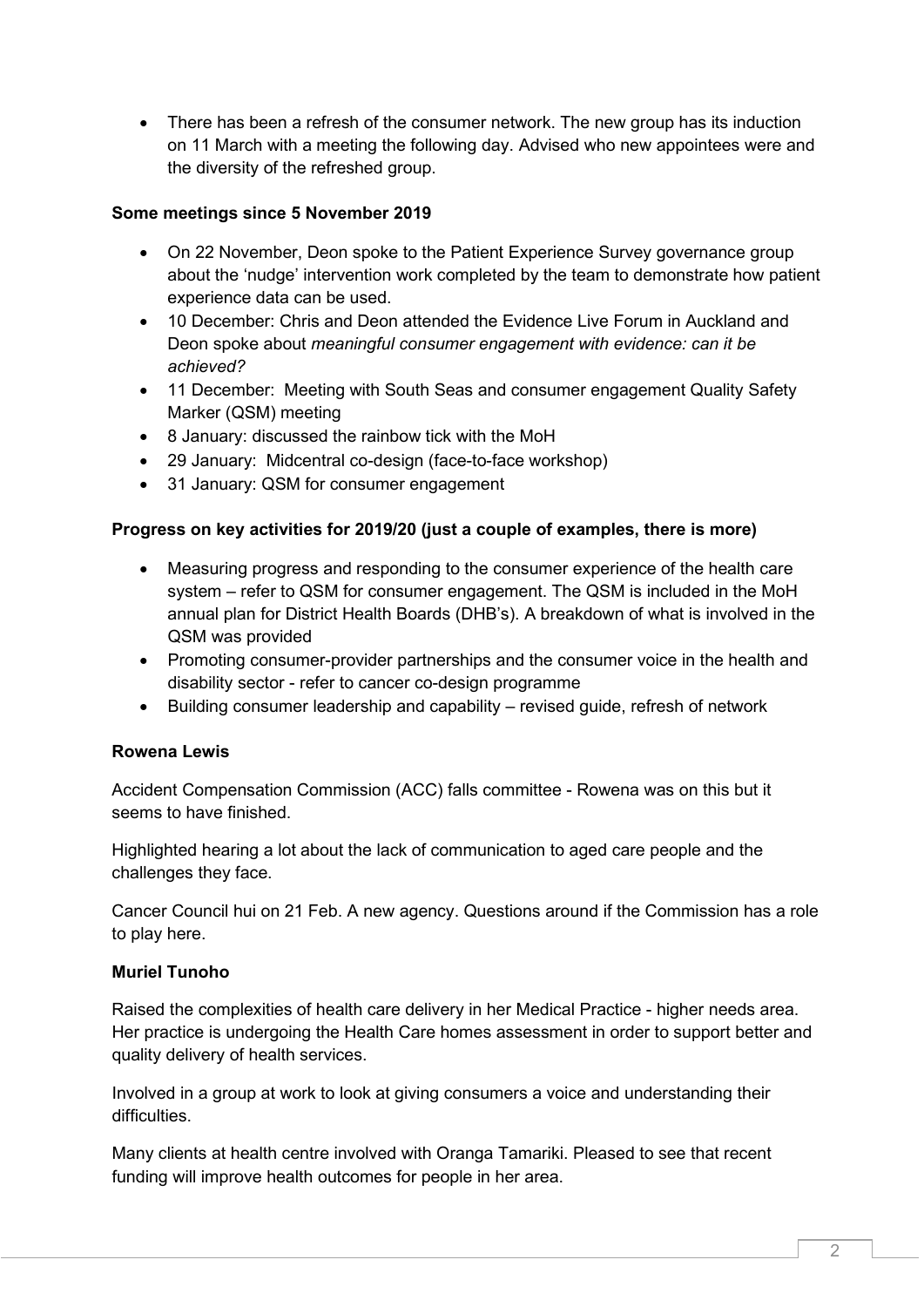### **Martine Abel Williamson**

Been contributing to the Ministry of Health in their reviews of various standards for auditing purposes and those include the disability residential care, aged residential care etc plus developing a new standard re homebased and community care. There will be an opportunity for public input after Standards NZ has worked on our suggested updates and will get those notifications through to CAG when they get advertised.

ACC has contracted Sapere to do research into sexual violence prevention for disabled persons and Martine is the ACC link re knowledge of disability in that process. A survey has been circulated to Commission networks already for further distribution and participation. I'll keep all posted as to progress.

### **Frank Bristol**

19th Jan was the last date for submissions for the Mental Health Act. His organisation "Balance Aotearoa" & "Changing Minds" did a joint submission involving mental health and human rights.

Primary Care Requests for Proposals was one of many RFP's that went out as a result of recommendations.

Funding available for vulnerable Maori mothers.

New Nga Manaki network being setup by MoH consumers area.

Progress is being made with the setting up, new staff positions and other activities with the new Mental Health and Wellbeing Commission.

# **3. Mortality Review Committees (MRCs) - Update on progress/completion of MRC reports and the recommendations**

Kere Pomare (Group Manager, MRC's) provided an update on how recommendations are progressing. The group wanted to ask what traction was being made on recommendation. Kere gave an example of what has been done in Maternity, however the committees/secretariat don't have any power (under legislation) to make things happen.

Martine raised that there is no reference in any of the reports about disability in mortality.

Discussed what improvements could be made.

CAG would like to see the process improved on how the recommendations are followed up. Perhaps at MRC Chairs level, so they can feed into the board.

# Summary

CAG would like to understand the life cycle of mortality review committee recommendations and have asked for an explanation of the process for developing, implementing, and monitoring progress made against recommendations.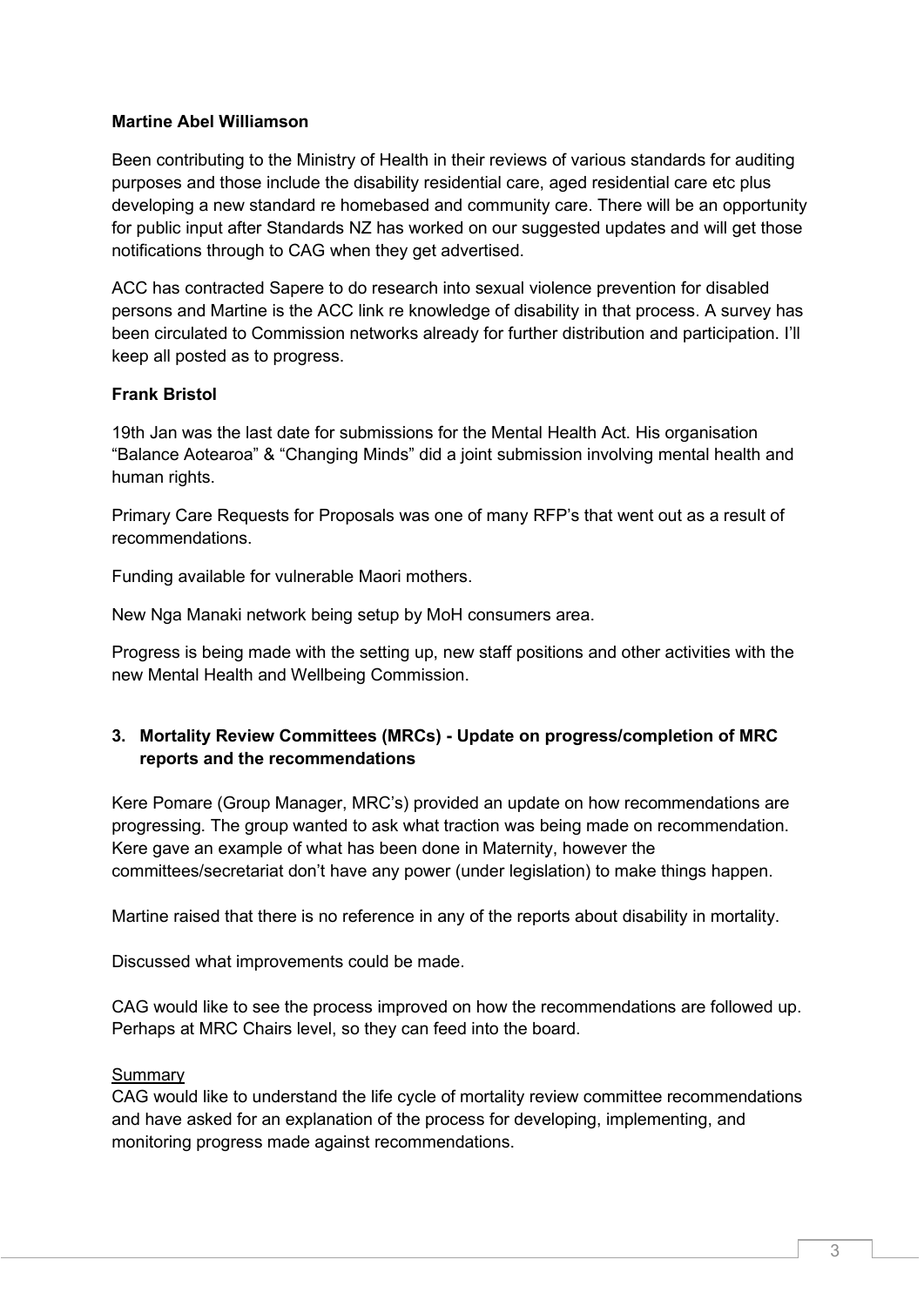# **4. Review of board papers**

In summary, CAG supports the work that has been reported in this series of board papers and is particularly heartened by the projects focusing on working with consumers, family and whānau. The overall theme of feedback was CAG's interest in understanding the next steps (i.e. the 'where to from here' aspect).

More specific comment on each paper follows:

# **Statement of Intent (SOI)**

This was the 2<sup>nd</sup> iteration the group saw. Since this paper ELT have feedback as follows, provided by Chris:

Action words need to a line with purpose. "Quality health for all"

Achieving Maori health changes to improving Maori health changes and add words where feasible. Board to discuss at a strategy day next day.

Audit NZ wants us to include more on impact and measurement.

General commentary: CAG agreed over all with the document. Martine did suggest a change "and all other people" to "and other populations of identities"

Strategic priorities are right.

Deon will develop a paper with feed back to the board on discussions, including the MRC above.

Also discussed here that more explanation needs to be given on writing board papers re "implications for consumers" section. There are always implications. This section of board papers sometimes completed very thoroughly but this is not consistent. Chris/Deon will redefine required commentary and expectations on the consumer section of board papers.

### **Summarv**

Overall the CAG is supportive of the direction the SPE is taking, and the chair looks forward to the discussions at this board meeting.

# **5. Other Board papers**

# **Family Violence Death Review Committee (FVDRC) report**

A weighty document. Missed opportunities comment was discussed. A good report. A question from the CAG - what does de-colonising services mean in recommendations?

# **Summary**

CAG was supportive of the general direction of 'trauma-informed practice' (what has happened versus what is wrong with you) contained within this report.

The linking of education with a potential stopping violence strategy raised some questions with CAG.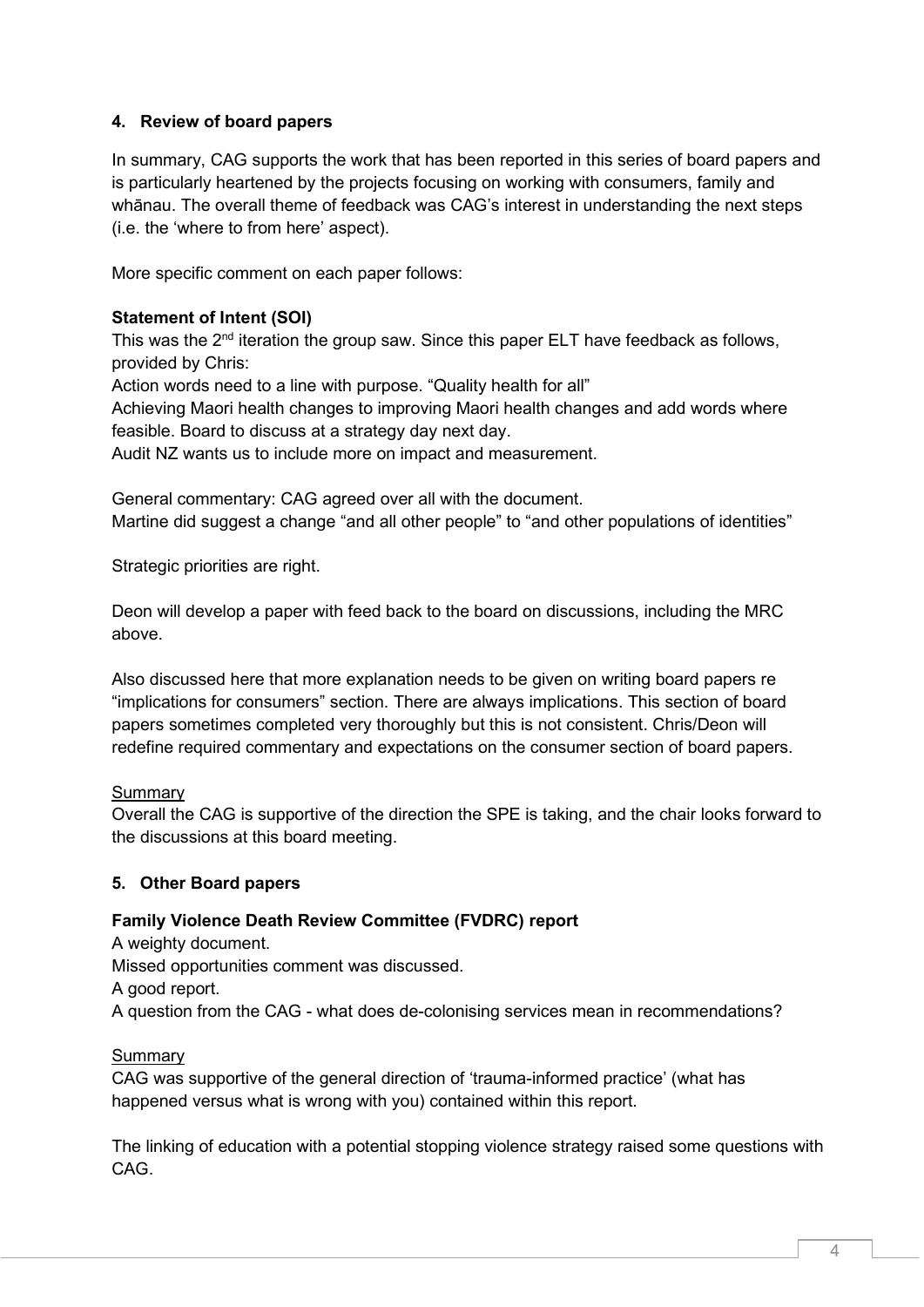How will the results be shared with consumer organisations?

The Department of Justice, and the Department of Corrections are both included as stakeholders, but the Minister responsible for corrections is not (Hon. Kelvin Davis) and the report should go to him.

### **Ngā Poutama consumer family and whanau survey**

Executive Leadership Team (ELT) feedback from Chris: Add what the purpose of the report was up front of report. Overall accepted as a good report.

General commentary: How widely was the survey distributed? Perhaps many networks/people on the ground weren't contacted. Were DHB's given enough time to distribute? Disappointing response rate for such an in depth and important survey. Findings well received. Would like to see this done again in the near future.

Get the info out now to DHB's – while still reasonably current

### Summary

Although the sample size is small, it is heartening that work is taking place with a focus on consumers, family and whānau.

CAG has noted the challenges in terms of response rates and wonders whether there were other informal networks that could have been approached or be approached in the future.

With consumer response rates being only 3.3 percent, it highlights the difficulties in people engaging with surveys. Did consumers feel the content or context of the survey was relevant to them?

Will this survey be repeated? A lot of work was put into this survey.

Although a small sample size, the results support existing programmes for the Commission. The lower results in the survey seem to reflect area 4 of the mental health and addiction programme, 'improving physical health'. People do not appear to be viewed holistically.

### **Review of Whanau Māori Experience of Adverse Events**

General commentary:

- Mixed reaction to the contents of the report. How were Māori experiences different to the rest of the population. Many of the comments weren't specific to Māori and nor were they necessarily an adverse event. Not an equal number of each sex from sample taken. What were age demographics?
- What were the original objectives and what are the outcomes being sought?
- What were the actual adverse events? To give an explanation to what was being said.
- Info should be more in depth. It was too generalised.
- Do we need to reassess what we term as an adverse event?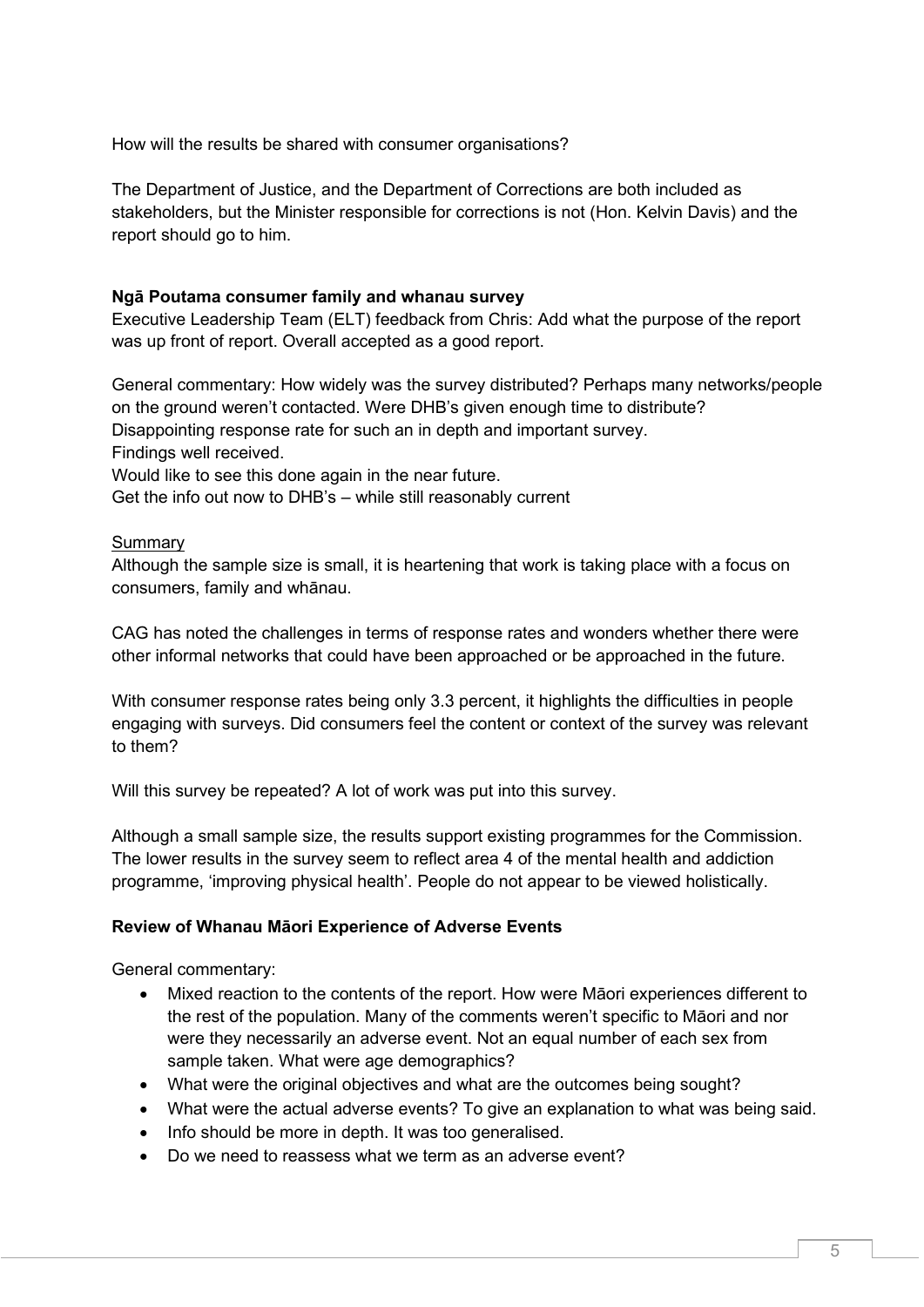• Good that it was a face-to-face interview and that this piece of work focused on the Māori consumer.

### Summary

It is heartening to see work focusing on whānau Māori, and it is clear that this project was not a 'tick box' exercise.

CAG was interested to understand whether the report can give meaningful information given the sample size, recognising that this is qualitative research. There were clear recruitment challenges. It would be useful to know whether the events were SAC 1, 2 or 3, and more demographic detail from the respondents. While 'adverse events' are defined, an exploration of what this means to Māori would be useful.

It would have been useful to understand what questions and follow-up questions were asked, and how this potentially impacted the responses.

Importantly, CAG is interested in the 'where to from here'. Now the report is complete, what outcomes are now sought?

# **6. Discuss 10.1 on TOR – Letter to Board re conflicts**

Discussed this requirement and agreed that a noting paper be sent to the next Board hui advising no-one had any conflicts of Interest with their work on the CAG. The Interests register will be attached to this noting paper.

### **Terms for CAG members**

It was noted that the groups appointment letter was for an initial period of one year. This has never been officially extended or a definitive term set. The group were advised of the usual terms for committee and advisory group members being three years with the possibility of renewal for a further three years. The group were happy with this and requested a staggered reappointment process to assist with group continuity. They are aware that any additional terms and their length (up to a maximum of six years) is a discussion with the Chief Executive in consultation with the Director, Partners in Care who then make a recommendation to the board.

# **7. Other business**

A brief discussion was held around the difficulties of having a meeting, combined with Te Rōpū on the same day CAG meet with the board, as Rowena and Chris are both in the Board hui and Muriel is split between CAG & Te Rōpū huis.

The best solution seems to be that members Zoom into the hour long session with the board (held twice a year) and we maintain the face-to-face huis to comment on Board papers as per timetable. One of which will be a zoom to keep the face-to-face at four meetings per year. Dez to change some Zoom huis to face-to-face and set up invites for the Zoom into the board huis.

Meetings for the remainder of the year are now as follows:

• 16 April – face-to-face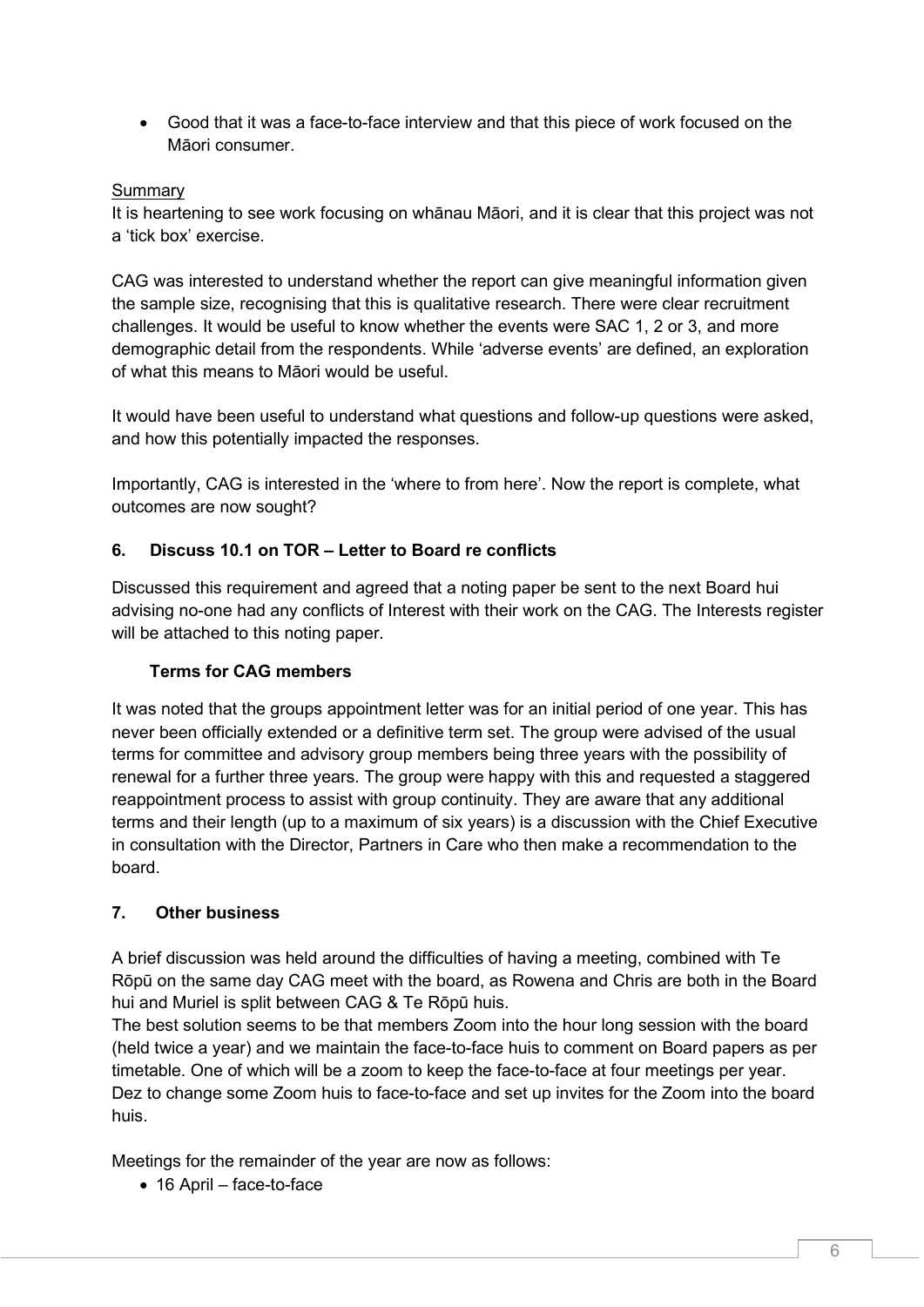- 9 July face-to-face
- 30 July one-hour zoom into Board hui
- 27 August two-hour Zoom to discuss pending board papers
- 5 Nov face-to-face
- 26 Nov one-hour zoom into Board hui

All members agreed to share their email addresses as you can't reply all to a Commission group list. Dez will send an email with details.

A brief discussion also held on the tight turnaround time required to comment on board papers. Rather than dividing up papers for individuals to comment on, CAG would still prefer each member still received all papers

### **8. Karakia & close**

Frank closed the meeting with a karakia. Rowena will open the next hui with a karakia.

### **Next face-to-face meeting: 16 April 2020 – Kahurangi**

# **Actions List:**

| <b>Date</b>  | <b>Action</b>                                                                                                                                                                                            | <b>Responsibility</b>                                                       |
|--------------|----------------------------------------------------------------------------------------------------------------------------------------------------------------------------------------------------------|-----------------------------------------------------------------------------|
| 27 June 2019 | PIC to look at possibility of providing Martine<br>with an iPad.                                                                                                                                         | Completed.<br>Martine can<br>use her phone<br>to view papers<br>on Diligent |
| 27 June 2019 | PIC to talk to comms about an interactive page<br>on website that consumers can list people's<br>stories and feed into.                                                                                  | Deon<br>(on-going)                                                          |
| 27 June 2019 | Complete template Martine has sent us when<br>we know who from the Commission will attend<br>the DPO Coalition meeting and advise what our<br>message will be.<br>Keep this current on our action items. | Deon<br>(on-going Jan-<br>Jun 2020)                                         |
| 30 Jan 2020  | Noting paper to board re Terms of reference<br>10.1. Declaring that no-one has conflicts and<br>also attached the current interests register.                                                            | <b>Dez</b><br>actioned and<br>paper going to<br>Feb Board hui               |
| 30 Jan 2020  | Redefine the requirements and expectations to<br>staff writing board papers of what is required in<br>the 'Implications for consumers' section of Board<br>papers.                                       | Chris/Deon                                                                  |
| 30 Jan 2020  | Email addresses to all members for contact                                                                                                                                                               | Dez - actioned                                                              |